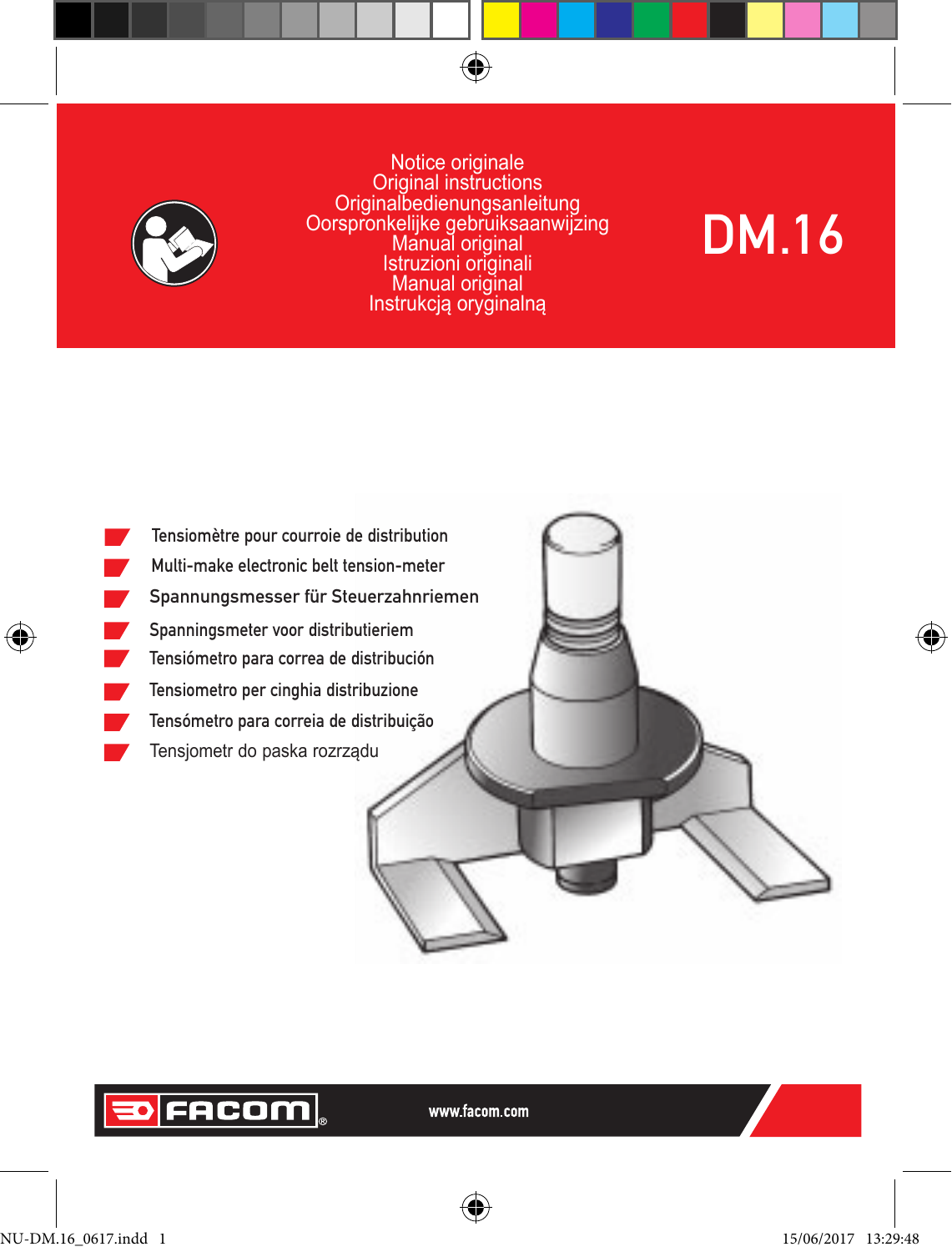

 $\bigoplus$ 



 $\bigoplus$ 

 $\bigoplus$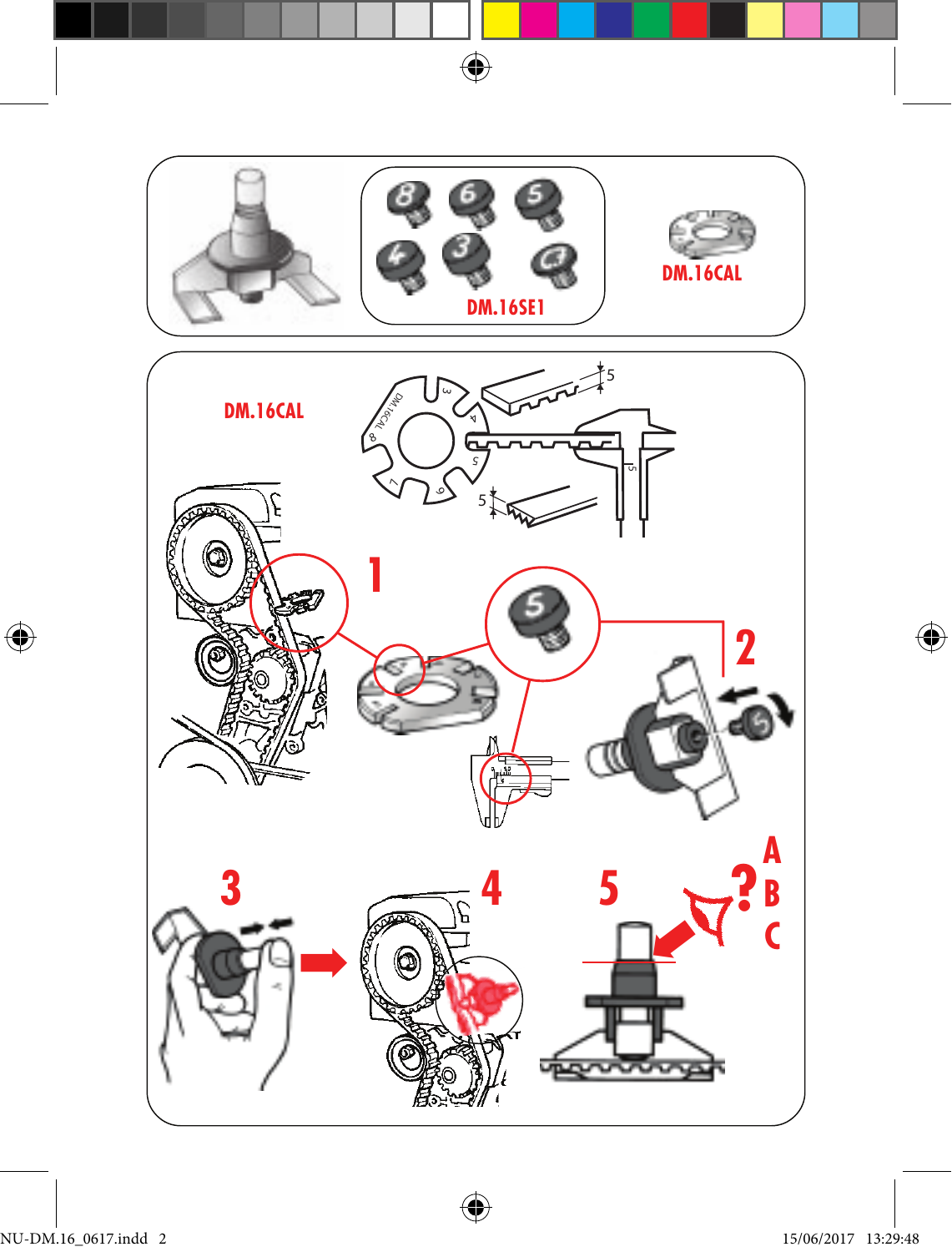

⊕

NU-DM.16\_0617.indd 3 15/06/2017 13:29:48

 $\bigoplus$ 

 $\bigoplus$